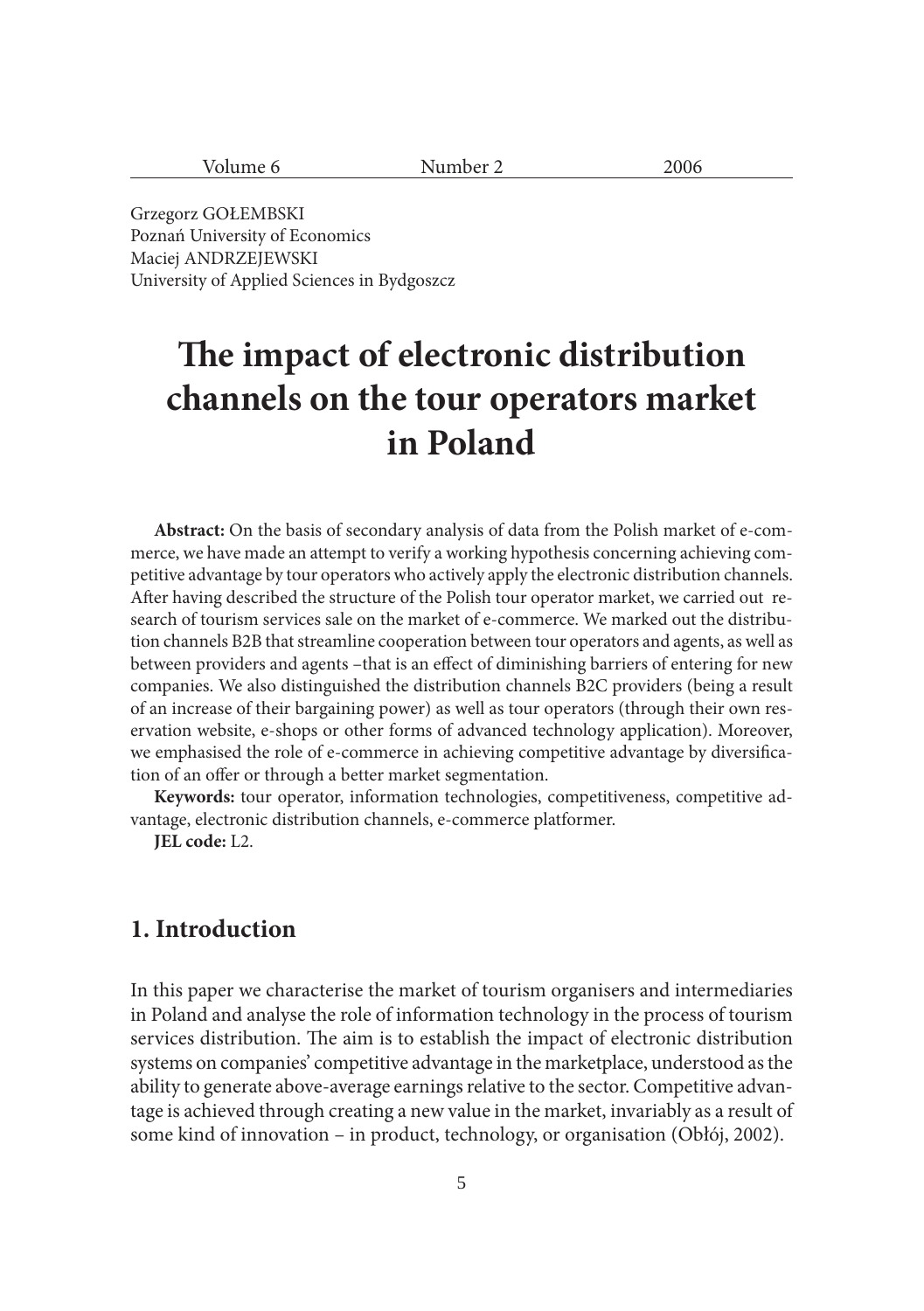Competitive advantage – according to familiar theories (Porter, 1992) – can be achieved by focusing on costs, prices, quality (seen as a degree of product differentiation among competitive offers), and market concentration. These objectives must be closer examined in the context of recent information technology advances (Hamel, 2000). IT-s are defined as the collective term given to the most recent developments in the mode (electronic) and the mechanisms computers and communication technologies used for the acquisition, processing analysis, storage, retrieval, dissemination and application of information (Poon A., 1993). At the microeconomic level IT-s permeate all functions of strategic and operational management and impel competitiveness of enterprises (Buhalis, 1998).

The rapid development of information technology has a great impact on structural changes in the tourism sector, particularly affecting the roles of tour operators and tourist agents. It is emphasised that electronic distribution in tourism "is the main factor affecting the competitiveness of all tourist intermediates. New e -Mediaries (e.g. on-line travel agents, portals) in the electronic distribution market challenge traditional e-Mediaries (e.g. GDS-s and Viewdata) as they gradually penetrate the market place, gain direct access to customers and intensify their market share" (Buhalis, Licata, 2002). Beside already "traditional" technologies such as GDS, Viewdata, Teletext, and Internet, new technologies are being introduced that will revolutionize electronic distribution channels. These include IDTV (Interactive Digital Television Distribution), mobile, and m-commerce distribution, collectively known as the e-platform.

For the needs of the following article two presentations of e-commerce definition were adopted: a wider one and a narrower one. The former was set in 1999 by the Organization for Economic Co-operation and Development and described e-commerce as 'The conducting of business over open networks with unencrypted protocols, such as the Internet'. The latter was also set in 1999 by the British Department of Trade and Industry and specified e-commerce as 'The sale of goods and services, at any stage of delivery chain, between economic subjects, between subjects and individual customer or between public and private (commercial) sectors'.

Under these circumstances travel agents must to some extent give up their traditional role of sales people and assume the role of consultants who – given their experience – have the ability to suggest a suitable product and help the customer choose the best package from a range of propositions, thus creating an added value to the tour operator's offer. This particularly concerns such market segments as convention and conference tourism, business travel, and also staff integration and motivation tourism.

The introduction of state of the art information technology can dramatically change a tour operator's strategic position in the market. With enhanced flexibility and convenience of offered products, a better penetration of the market, reduction of product distribution costs, increased consumer interaction, and finally globali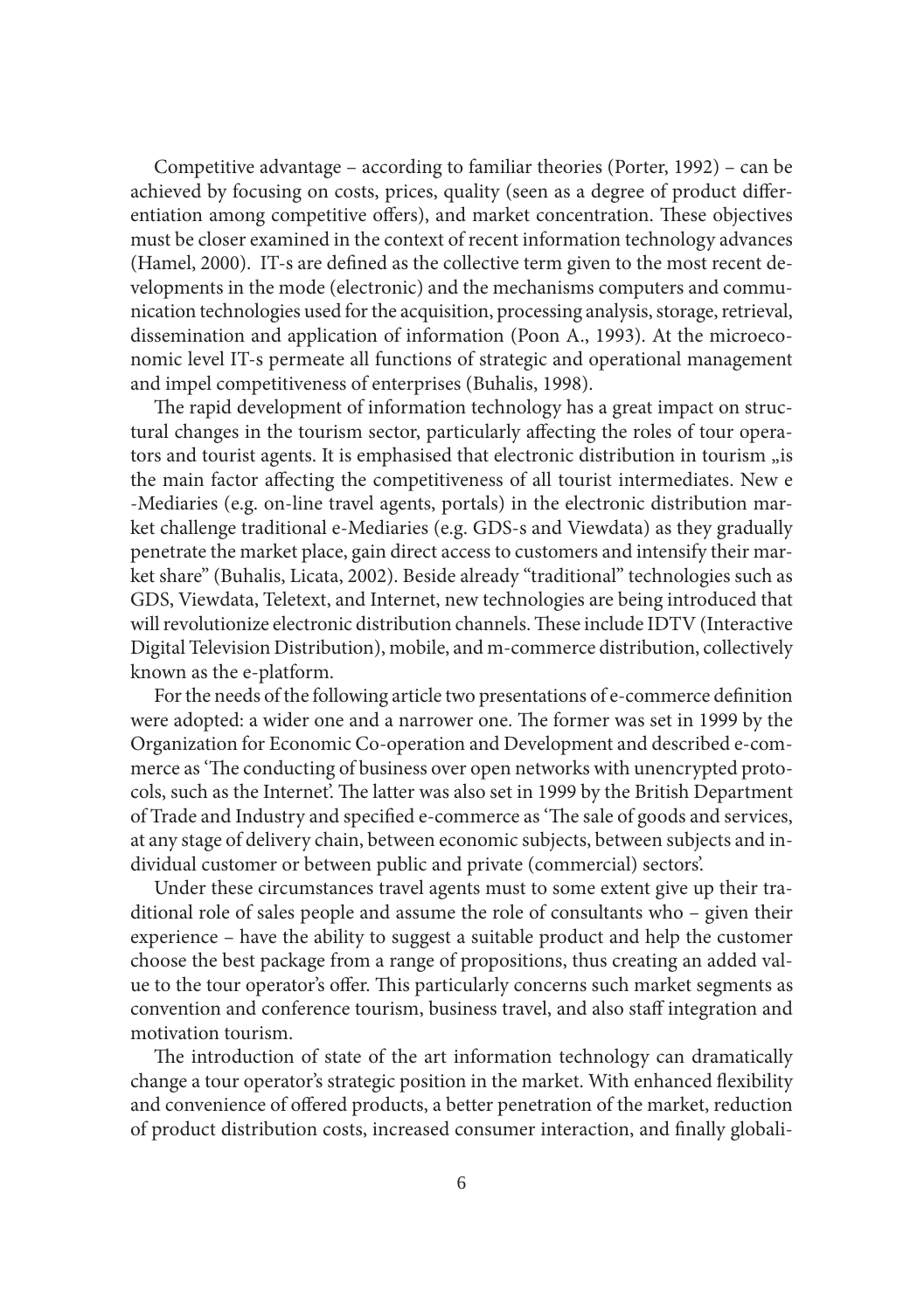zation of the offered product, tourism firms can improve their productivity and engage in vertical and horizontal integration of the market. A vertical integration aims at gaining control over the entire process of value creation and allows retention of profits in the group. In the case of tour operator services vertical integration involves the following:

contracting service suppliers  $\rightarrow$  market research  $\rightarrow$  offer construction  $\rightarrow$  $\rightarrow$  offer selling  $\rightarrow$  marketing and consultancy.

The goal of horizontal integration is to gain a dominant position within one's own industry segment (among other tour operators). The benefits similar to vertical integration can be achieved through business process reengineering which is not directed at cost cutting alone, but primarily focuses on the revenue side. This may require the introduction of new products, creation of new markets, and a flexible adjustment to market requirements (Lobejko, 2004). All this can be achieved owing to phenomenal advances in information technology, and telecommunications equipment and systems. These advances have opened up the possibility of virtual business activity and enabled the establishment of virtual companies. Virtual companies can focus on one type of activity and at the same time extend their geographic reach, increase the speed of customer service and reaction to market changes, and expand partnership relations in the design of new products (collaboration with service suppliers, sharing new technology).

Bearing all this in mind we have examined the extent to which electronic channels of distribution are utilised by tour operators in Poland, and analysed the impact of this modern technology on competitiveness of such firms. In the course of this paper we will attempt to answer the following questions:

- 1. To what extent do market leaders use electronic channels of distribution?
- 2. How advanced is the implementation of new technologies enabling utilisation of electronic channels of distribution?
- 3. What are the effects in terms of competitive position of firms that take advantage of these new technologies (vertical and horizontal integration, increased earnings and market share, virtualisation of companies, reengineering)?

#### **2. Sources of information**

This paper's hypotheses postulating competitive advantage of those tour operators that extensively use electronic channels of distribution will be tested through the secondary analysis of data collected in a number of surveys conducted in the period  $2001 - 2004$  to measure the scope of electronic trade in Poland. These surveys include: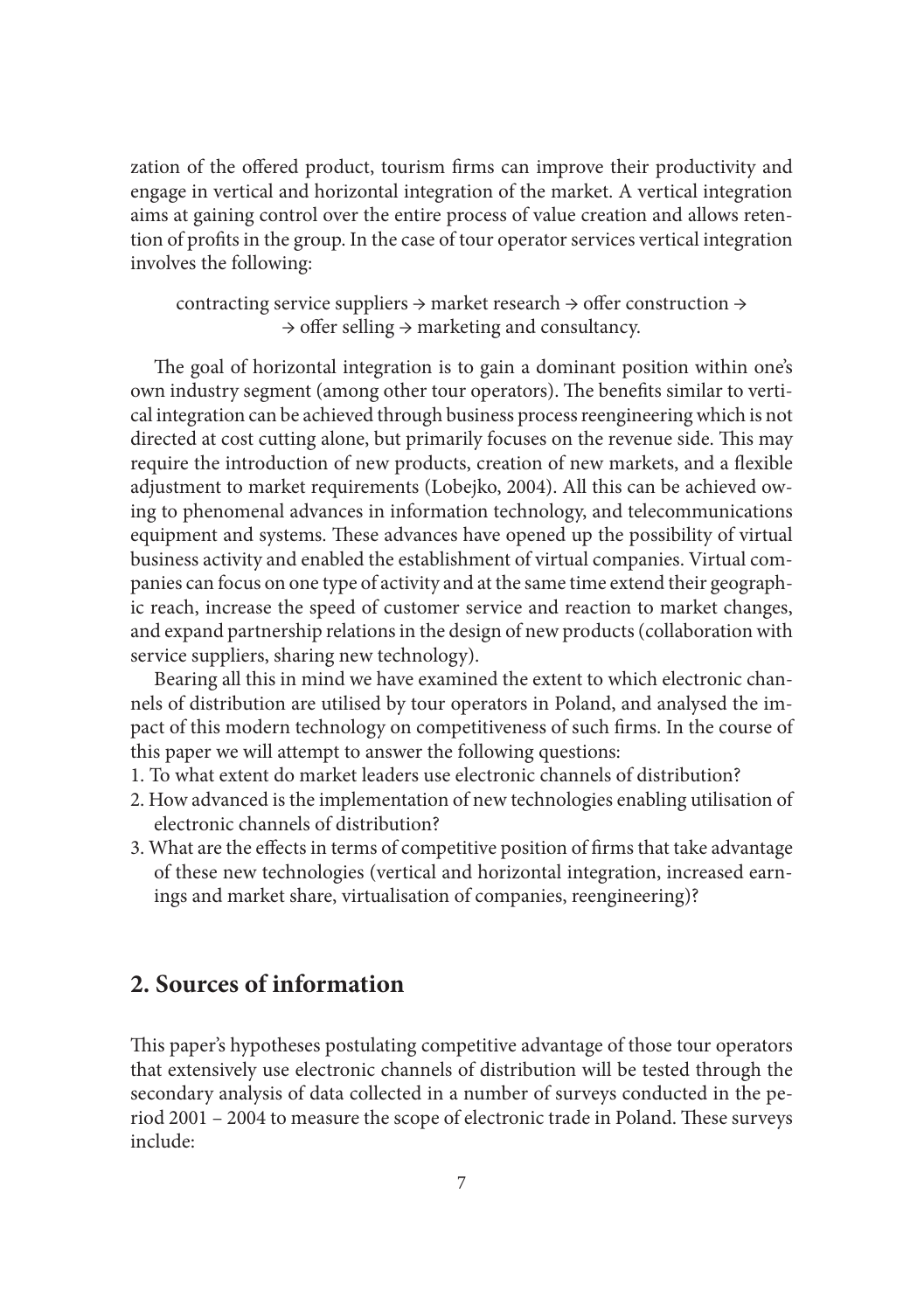- 1. "E-commerce evaluation and development projections for markets in Poland, Western Europe and the USA", Money.pl; 2005
- 2. "Tourism activity of Internet users in the period 1 January 2003 to 30 April 2004", StatTour.net; 2004
- 3. "Tourism activity of Internet users in the period 1 May 2004 to 31 October 2004", StatTour.net; 2005
- 4. "Winter holidays of our customers, January March 2005", Wakacje.pl; 2005
- 5. "Holidays of Polish Internet users, May September 2005", Wakacje.pl; 2005
- 6. "Tourism on the Internet. Autumn Winter 2004", Gemius S.A; 2004
- 7. " Internet & Mobile 2003"; IAB Polska; 2004
- 8. "Internet & Mobile 2004"; IAB Polska; 2005
- 9. "Electronic economy in Poland; Report 2002"; ILiM; 2003
- 10. "Travel of Internet users Report No. I: 2001 2002" Travelplanet.pl; 2003
- 11. "Travel of Internet users Report No.III: 2002 2004" Travelplanet.pl; 2005
- 12. "Travel of Internet users Report No.IV: 2002 2005" Travelplanet.pl; 2006
- 13. "Websites of Polish travel agencies", Overnet Interactive Agency; 2002
- 14. "B2C eTrade in Poland"; I-Metria S.A.; 2003
- 15. "Polish eTrade profits or losses?"; I-Metria S.A.; 2003
- 16. "Holiday plans of Internet users"; Gemius S.A; 2004
- 17. "Utilisation of information and telecommunication technologies in business and at home in 2004", GUS (Central Statistical Office); 2005
- 18. "Ranking of Megapanel websites"; Gemius S.A.; 2005
- 19. "Travel Agents Market in Poland", IT. MGPiPS; 2003

We have analysed a broad range of indicators describing e-commerce market for tourism services. Given the secondary data, this has resulted in the enlargement of the sample, its increased representativeness, and a greater number of observations, leading to wide-ranging conclusions as evidenced by working hypotheses stated in the course of this paper and illustrated by data derived by inductive analysis.

Obviously, the biggest problem of the secondary data analysis is that the processed data only approximate the information which should be used in the testing of stated hypotheses. For that reason the authors treat this paper as a prelude to primary research on a full sample of Internet-using tour operators.

# **3. The market structure of Polish tourism organisers and intermediaries**

The Central Register of Tourism Organisers and Intermediaries in Poland contains 2606 entries (as of 29 March 2006)<sup>1</sup>, of which most are firms operating both as

<sup>1</sup> http://www.turystyka.crz.mg.gov.pl.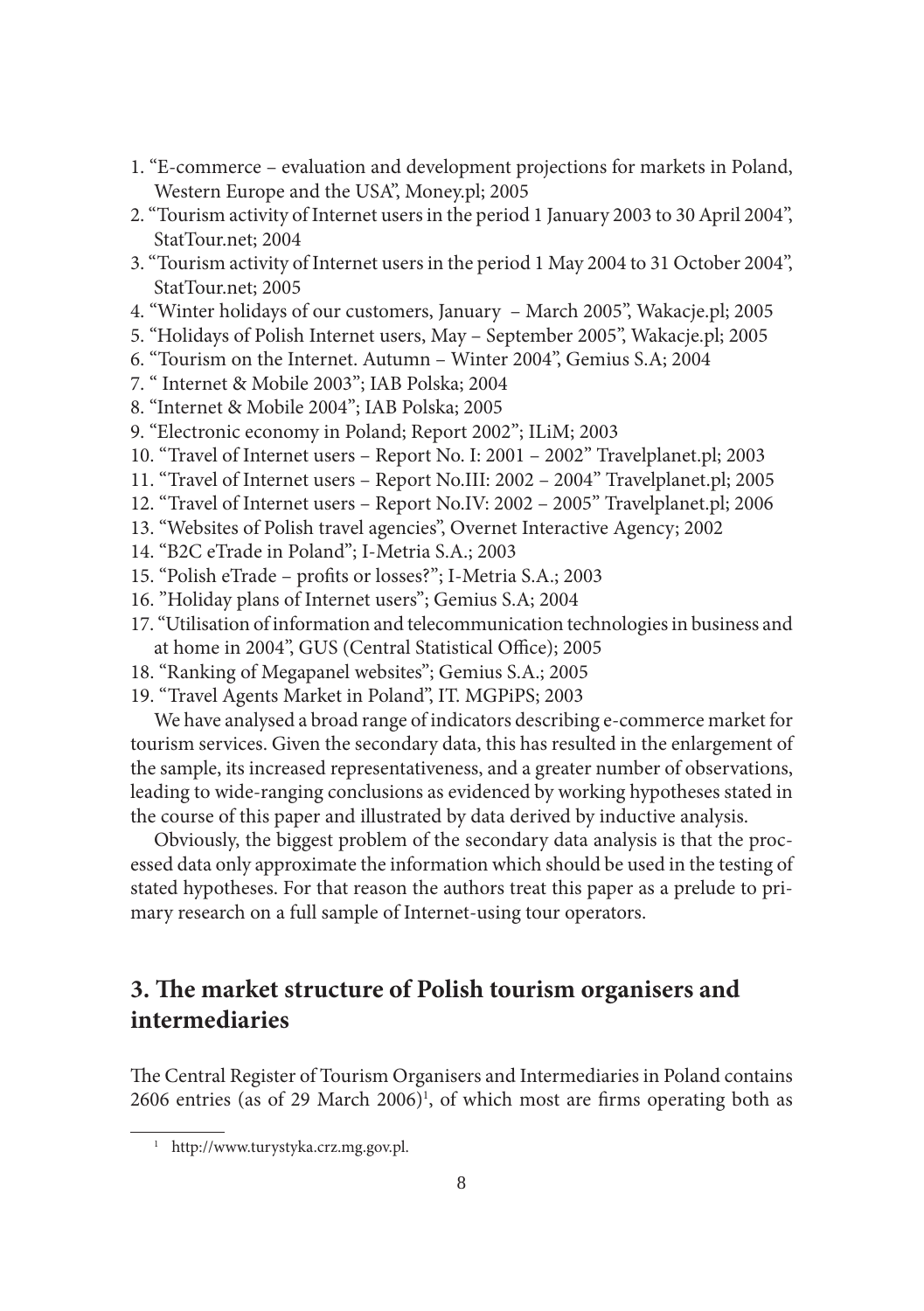tourism organisers and intermediaries, offering tourist events primarily in Poland and Europe.

The number of business units operating in the Polish tourism market declines from year to year. Liquidation affects mainly small, undercapitalised firms which cannot withstand a growing market competition from large international operators (TUI, Neckerman), and are not able to meet increased costs of business insurance. Assuming that 33% of people travelling abroad in 2005 used the services of tourism organisers and intermediaries, this yields a figure of 1.4 million customers in the outbound tourism segment. The corresponding figure for domestic tourism, where only 15% of tourists might have used the services of travel agencies, is 2.3 million clients<sup>2</sup>.



Source: Ministry of Economy, Department of Tourism, 12 December 2005

The market of domestic tourism organisers in Poland is very fragmented. The only travel company with a sizeable market share is PBP Orbis, ranked among ten biggest tour operators out of over 2.6 thousand firms active in the market<sup>3</sup>. The international outbound tourism, however, is much more consolidated: the top ten tour operators (data from 2005) collectively have about 600 thousand clients and a 43% share in the overall turnover in the segment of outbound travel. By comparison, in Western Europe the ten biggest tourism concerns in 2004 had a market share of  $71\%$ <sup>4</sup>.

<sup>&</sup>lt;sup>2</sup> Ministry of Economy, Institute of Tourism – Domestic and foreign travel of Poles from January to August 2005.

<sup>3</sup> TOP 10 2005-the ranking list of the biggest tour operators, Wiadomości Turystyczne. 4 ICT and Electronic Business in the Tourism Industry, European Commission, 2005.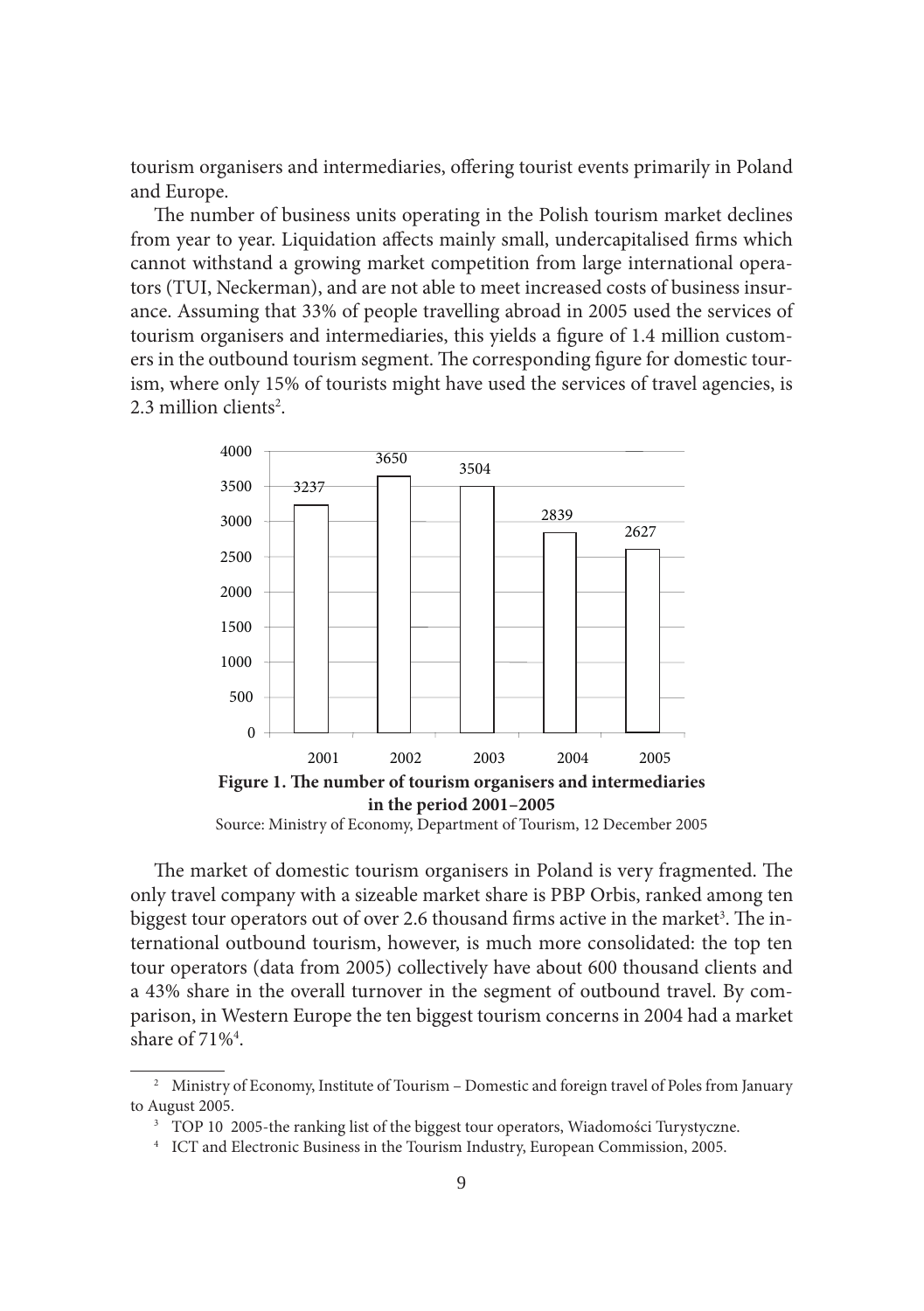In line with worldwide trends, the tourism market in Poland is subject to consolidation processes and globalisation of sales networks. Market consolidation can take the form of horizontal integration, where a merger is effected between companies having the same business profiles (tour operators merge with tour operators, airlines with airlines), or vertical integration, where a merger concerns businesses of different but complementary profiles (such as tour operators and hotel or restaurant chains, tour operators and airlines, or even tour operators and banks). An example of market consolidation was a letter of intent signed by ten Polish tour operators in 2003 which resulted in the establishment of a new chain of travel agencies under the brand name Alians, co-operating with International Travel Partnership – a leading consortium for worldwide business travel. The aim was to implement a common policy for the development of member companies and to gain competitive advantage in the market. Another example of consolidation was a merger effected in 2004 between two leading tour operators in Poland: TUI and Scan Holidays. An example of vertical integration is the purchase by Carlson – owner of the TV channel "Podróże TV" – of Open Travel agency, and merging that company with PES TRAVEL. The merger resulted in the establishment of a new entity under the business name OPEN TRAVEL GROUP with a client base of 70 thousand<sup>5</sup>.

Horizontal integration of the Polish outbound tourism market to some extent has been forced by a new policy implemented by insurance companies and the related increase of insurance premiums. In just two years – 2004 and 2005 – 1406 tourism organisers or tourism intermediaries were removed from the Central Register. A vast majority of those firms (1031) were entities that lost their permit to conduct business. It is believed that among the reasons for business closures were higher insurance premiums paid by tour operators.

# **4. Outbound tourism distribution policy in Poland**

Distribution policy governs all decisions and actions undertaken in the process of delivering a product to the purchaser. The role of distribution is the deployment of products in the market in a manner that is convenient to the purchaser in terms of time, place and price. The right choice of distribution channels decides about how fast, where, when, at what cost and at what level of service a product is offered to the buyer and is ultimately purchased. Proper solutions for delivering products to the buyer are key to success in the market game. On the other hand, wrong choices can lead to losses and business failures.

<sup>5</sup> Gazeta Prawna, 28/05 (1646).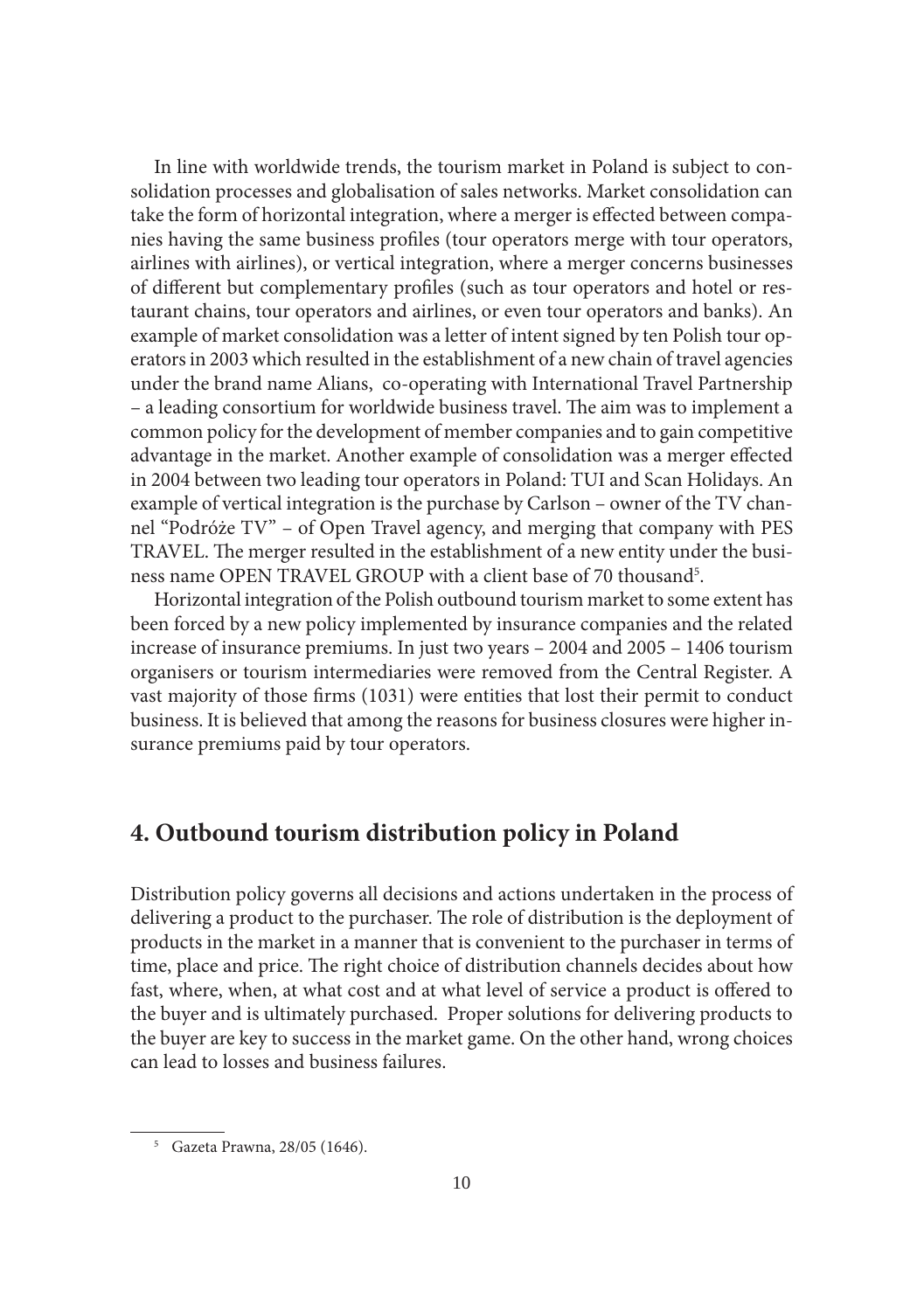### **5. Traditional channels of distribution**

Notwithstanding a wide implementation of information technology solutions, traditional tourism services distribution channels continue to play a significant role.



**Figure 2. Traditional channels of distribution**  Source: G. Gołembski, M. Andrzejewski

In Poland more than half of tourism organisers sell their services directly to clients without the use of tourist agents. Notwithstanding its size (50% of the market), this segment is beyond our interest.

Traditional agency distribution is prevalent among the remaining tour operators. Almost half of tour operators (47%) use the services of outside agents in selling their offers. The average Polish tour operator sells its products through 67 agents. Operating their own sales network is decisively less popular among the tourism



**Figure 3. T.O.'s traditional channels of distribution** Source: M. Byszewska-Dawidek, I. Kulesza, *Travel Agents Market in Poland*, MGPiPS 2003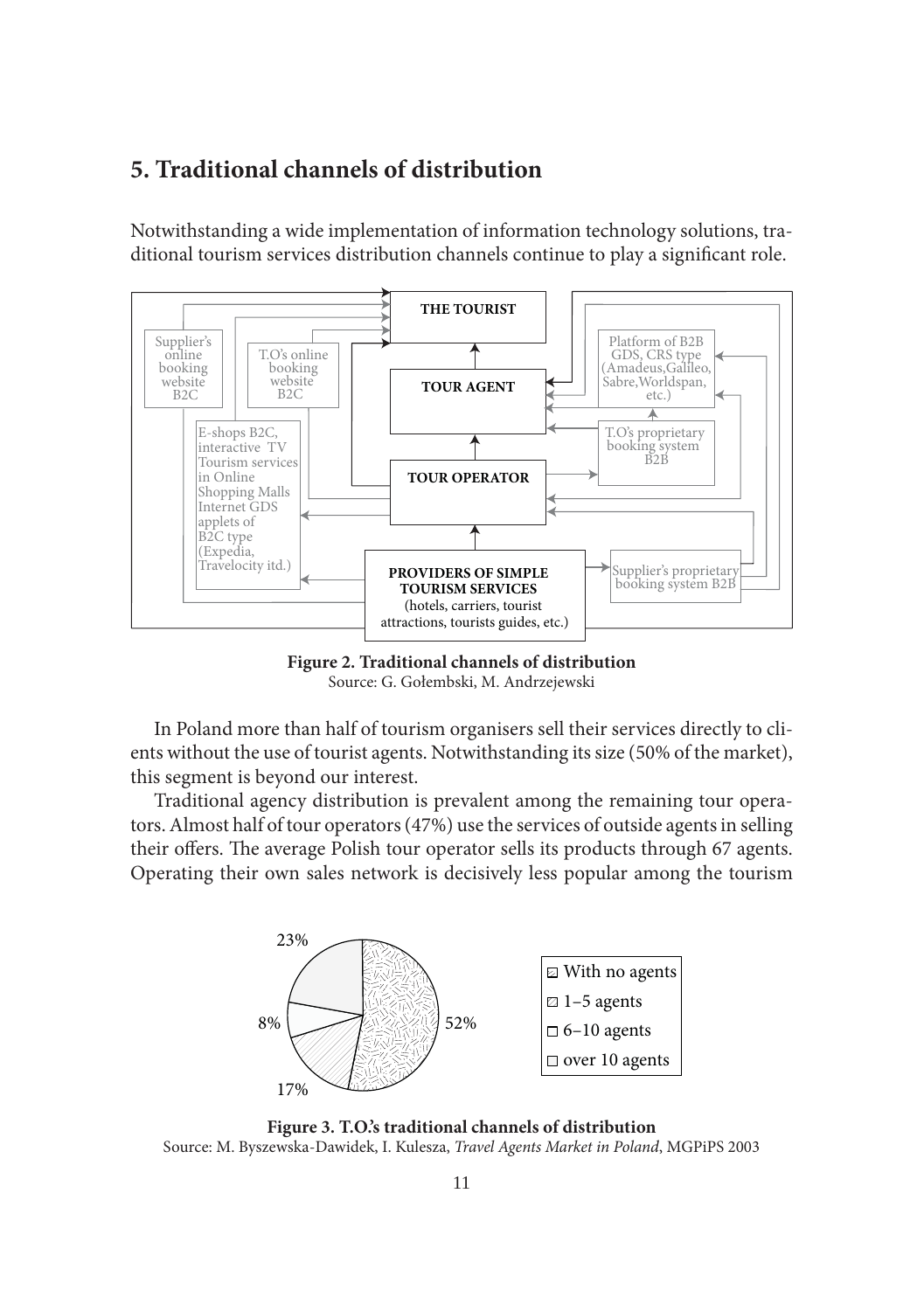firms. Only 25% of tour operators run more than one sales outlet, and only 7% of those have more than three sales outlets<sup>6</sup>.

#### **6. Selling tourism services through e-commerce platforms**

Dynamic development of e-trade both worldwide and in Poland is a fact. An evergrowing percentage of the global population use the Internet not only as a source of information but also for online buying and selling of goods and services, treating it as an alternative distribution channel. Companies that have experienced literally geometric progression in their sales growth attribute this phenomenon mainly to low cost of online sales and easy access to a wide range of products.

Poland is fast catching up, both in terms of popular access to the Internet and in using this medium as a distribution channel for products and services. In 2004 the value of Polish e-trade was estimated at USD 0.29 billion. Compared with EU's 46.37 billion US dollars and United States' 140.67 billion US dollars this is a small market. However, given the current dynamic growth in the number of online shoppers it is expected that by 2009 Polish e-commerce businesses will generate sales of USD 1.64 billion annually, and the number of online customers will exceed 50% of the total population with access to the Internet<sup>7</sup>.

One of the important factors conditioning a dynamics of growth of the Internet sale is the safety of transactions. On the Polish market, in spite of the introduction of the latest technology solutions, the opinions on the safety of transactions are much lower than the general opinions of these transactions. This difference is smaller if we consider e-firms. Probably such not very enthusiastic opinions of the Internet transactions arise due to not very good opinion on the security systems. In total 37% of firms that do not belong to the IT sector and 31% of those that belong there, claim that on the Polish market the Internet transactions security systems are a guarantee of safety. On the other hand, as much as one third (32%) of IT firms claim that such security systems do not really guarantee the safety, whilst only 5% of firms not belonging to the IT sector share that opinion. A great part of respondents was not able to take position on the matter of the Internet security systems used, and these were as much as one fourth of the traditional entrepreneurs and 11% of e-entrepreneurs.

The above opinions are in majority shared by the customers of e-shops, as they pay for the services in the form of transfer in the first place and in the second - by credit card. However, this tendency is changing as far as more modern and much

<sup>6</sup> M. Byszewska-Dawidek, I. Kulesza, *Travel Agents Market in Poland*, MGPiPS 2003.

<sup>7</sup> USA, EU – Jupiter Research; PL – GUS, Gemius.pl, Stattour.pl.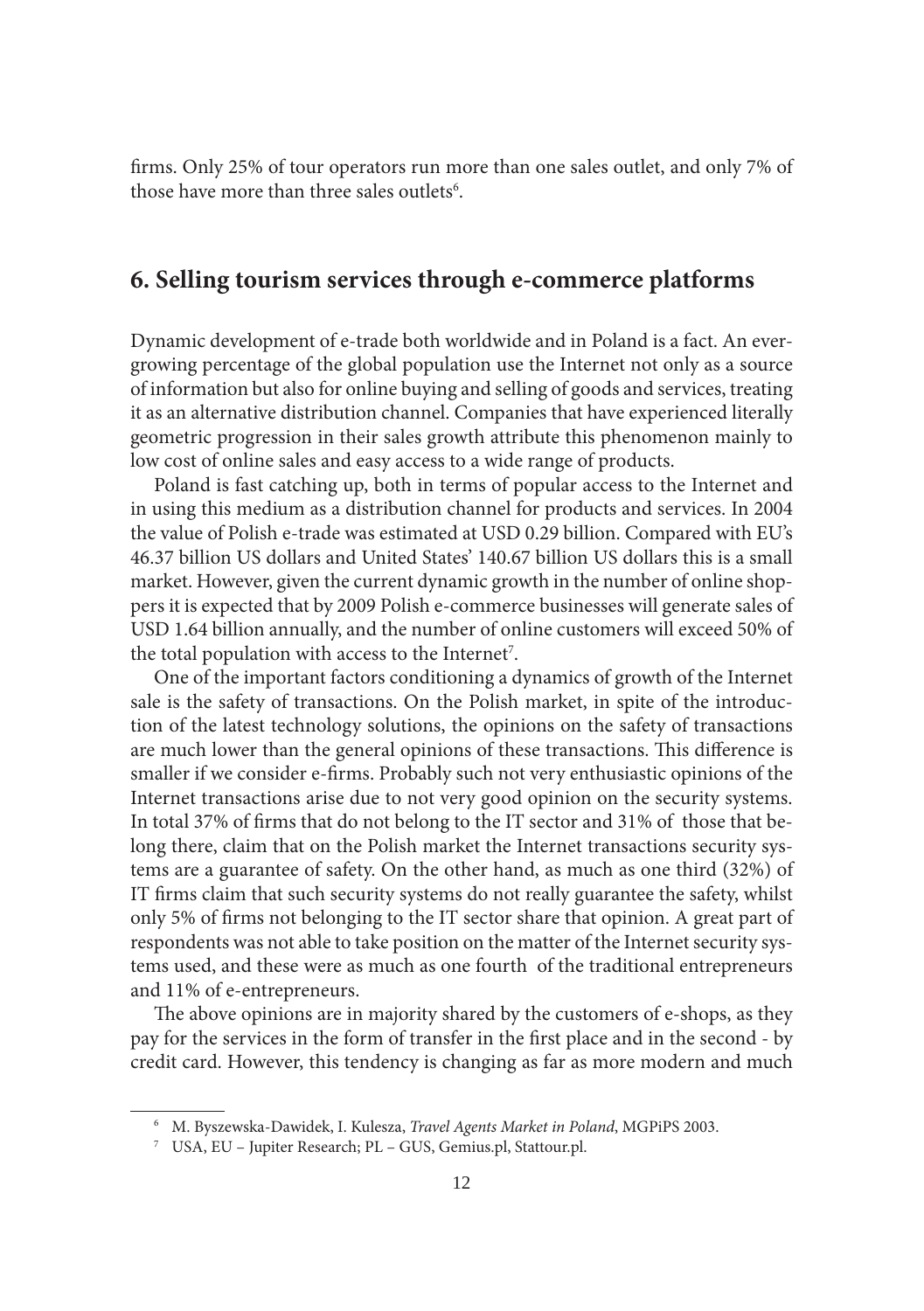safer technologies are introduced, which is particularly visible on the American and British markets<sup>8</sup>.

Tourism services are the services most often bought through the Internet. Probably the reason for such a situation is unique character of the tourism product itself. Most things bought through the Internet do not really need to be looked at or touched, as the purchaser knows exactly what he can expect, e.g. knows a book's title. When we consider the tourism product, it is unique mainly because of its nonmaterial character. It cannot be touched or looked at closely at a travel agency. And the electronic channels, supported by the call centers, with the help of multimedia, allow an even better presentation of the offer (a film, some animations, customers' opinions) than at the travel agency. Therefore, the customer very often chooses this form of purchase.

Tourism services are among the most readily purchased services over the Internet. This may be due to a specific nature of the tourism product. In recent years Internet technologies have been increasingly used in more advanced forms of commercial dealings, such as online reservations and related transactions. The Internet was at first attempts used by tour operators for upgrading traditional forms of distribution by installing proprietary B2B booking systems in the networks of their agents, and by selling their services through the GDS and CRS systems of B2B type.

Solutions of this kind are very common in European and US markets. However, for an average Polish tour operator designing or purchasing a proprietary B2B res-



**Figure 4. B2B channels of distribution facilitating communication and transactions between T.O.'s and agents** 

Source: G. Gołembski, M. Andrzejewski

<sup>8</sup> E-transactions safety, Pentor, Warsaw 2005.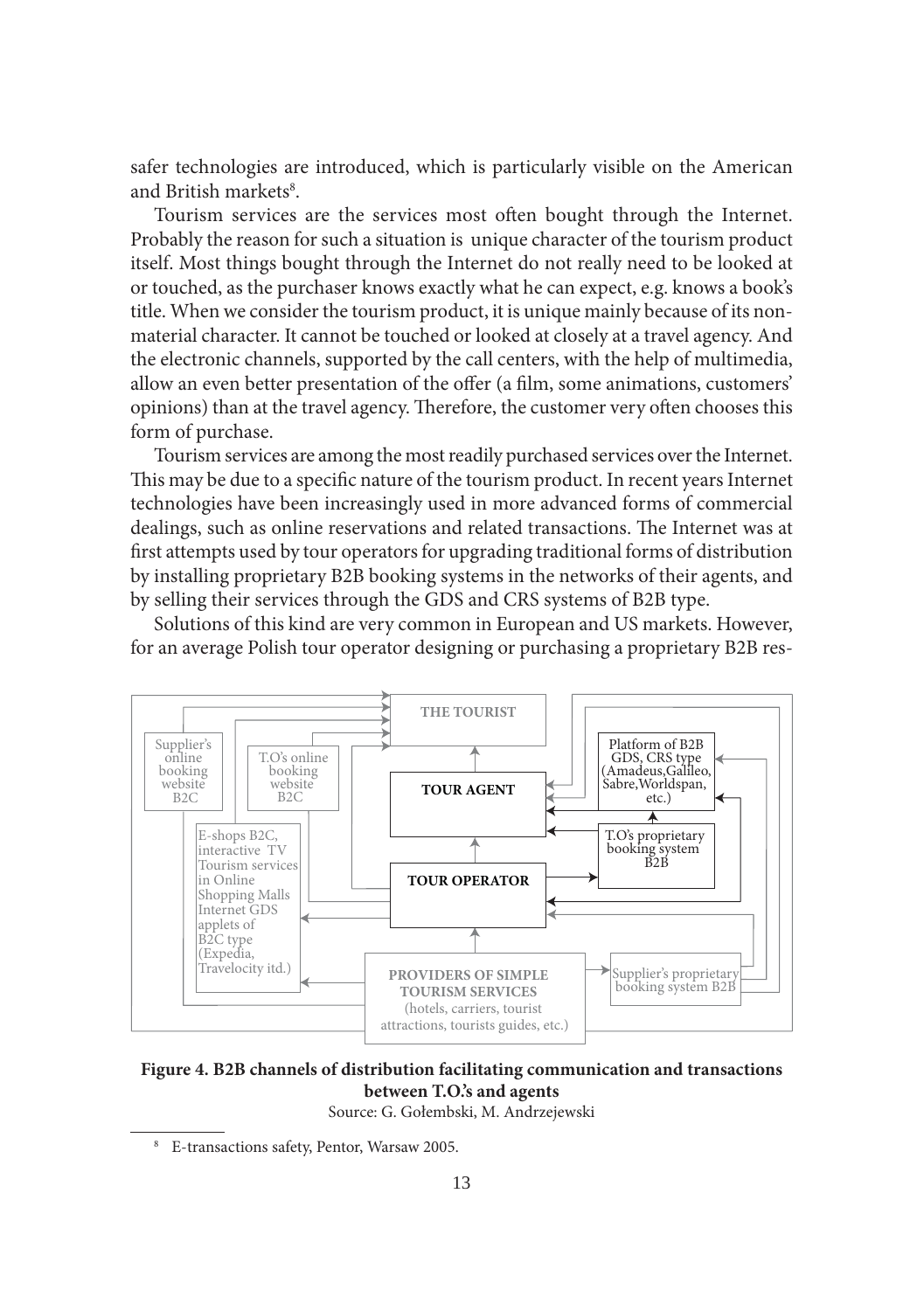ervation system is a relatively expensive solution. For that reason proprietary booking systems are primarily used (already since mid nineteen nineties) by the biggest Polish tour operators, such as Itaka, Rainbow Tours, Triada, and Orbis.

A similar situation concerns sales through the GDS or CRS, where in turn the problem lies in high commission rates charged by the system. Besides, these are channels based on expensive communication networks: VPN or closed protocol, hence only the biggest tourism organisers can afford to sell their offerings through such reservation systems. All tour operators ranked in the top ten offer their products through the largest GDS's<sup>9</sup>. It must be stressed however that Global Distribution Systems (GDS) are used by agents to sell mainly simple travel products, such as airline tickets. The following Table shows the GDS market division in Poland:

| System    | Number of<br>installations | Number of terminals | Market share |  |
|-----------|----------------------------|---------------------|--------------|--|
| Amadeus   | 442                        | 1027                | 57.85%       |  |
| Worldspan | 170                        | 418                 | 34.86%       |  |
| Sabre     | 21                         | 63                  | 5.33%        |  |
| Galileo   |                            | 34                  | 1.96%        |  |

Table 1. The "Big Four" GDS market in Poland

**Source:** Market Information Data Tapes.

From tour operators' perspective the Internet presents opportunities as well as threats. Among the threats without a doubt is a lower entry barrier for new firms potential competitors (Grarzer, Winiwarter). One of the threats is a possibility that a specific service supplier might install its own B2B booking system on the premises of a tourist agent, thus bypassing the tour operator and enabling an agent registered as an intermediary to sell simple travel products.

Another threat lies in the greater bidding power of service suppliers as they also can, and in fact commonly do, run their own websites, gaining – albeit partial - independence from tour operators.

The customer's purchase of airline tickets directly from service suppliers is a prime example in this category of threats. Similar to EU markets and the USA, such purchases constitute a majority of electronic transactions. According to eCard, the Polish Internet transaction authentication company, airline tickets make up three quarters of all sales.

<sup>9</sup> M. Nalazek, J. Moskala, W. Blaszczuk, K. Lopaciński, K. Sikora, *Internet in Tourism and Hotel Industry*, MG, 2003.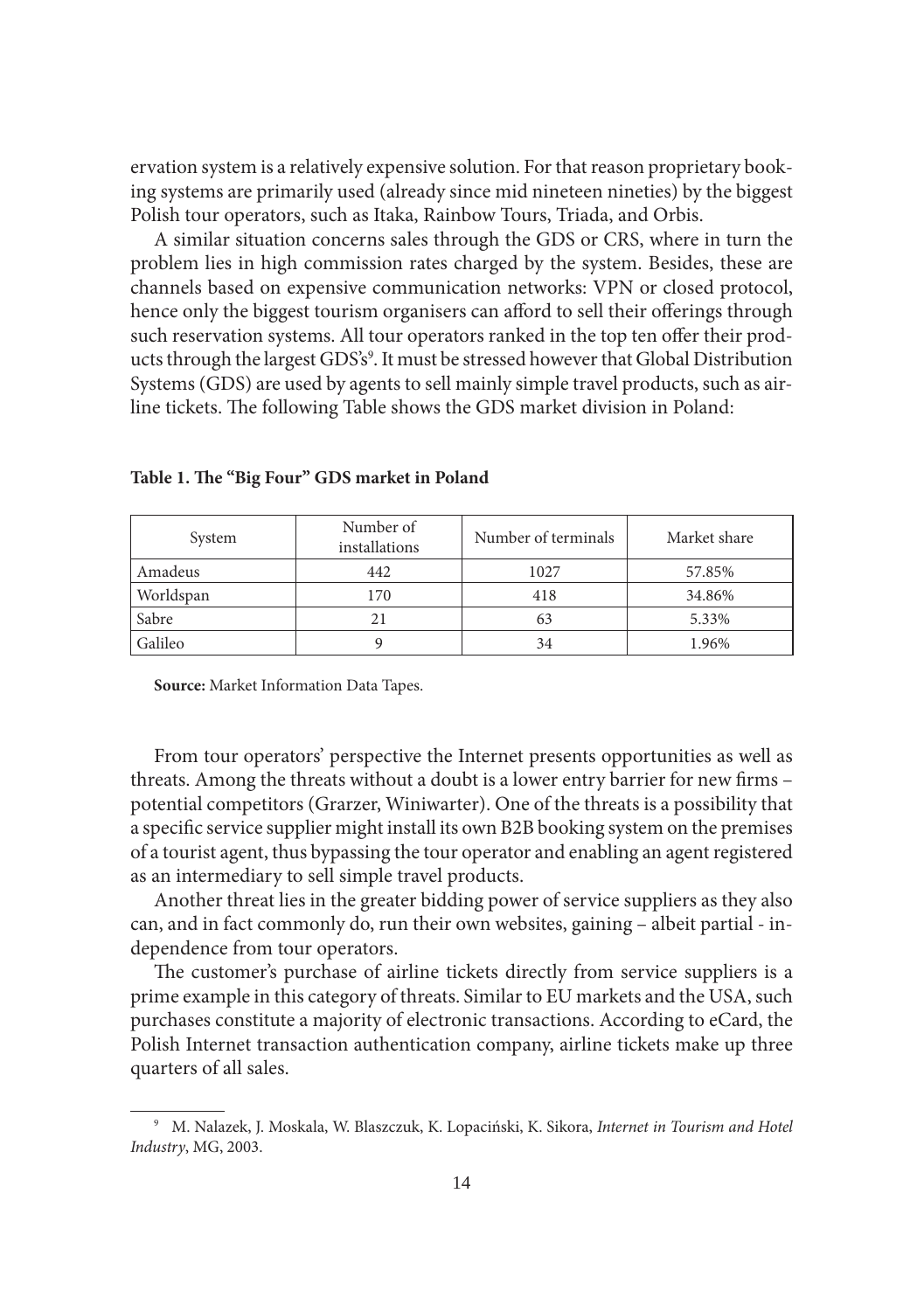

**Figure 5. B2B channels of distribution facilitating interaction between service suppliers and agents**

Source: G. Gołembski, M. Andrzejewski





Hotel reservations are a different category – here only the booking is made online while payment is taken offline. For this reason these services do not feature in the statistics of transaction authentication firms. In June 2004 Orbis, the largest Polish hospitality company, launched the OrbisOnLine system – the only Polish reservation website enabling real-time bookings of rooms in all the hotels of Orbis Hotel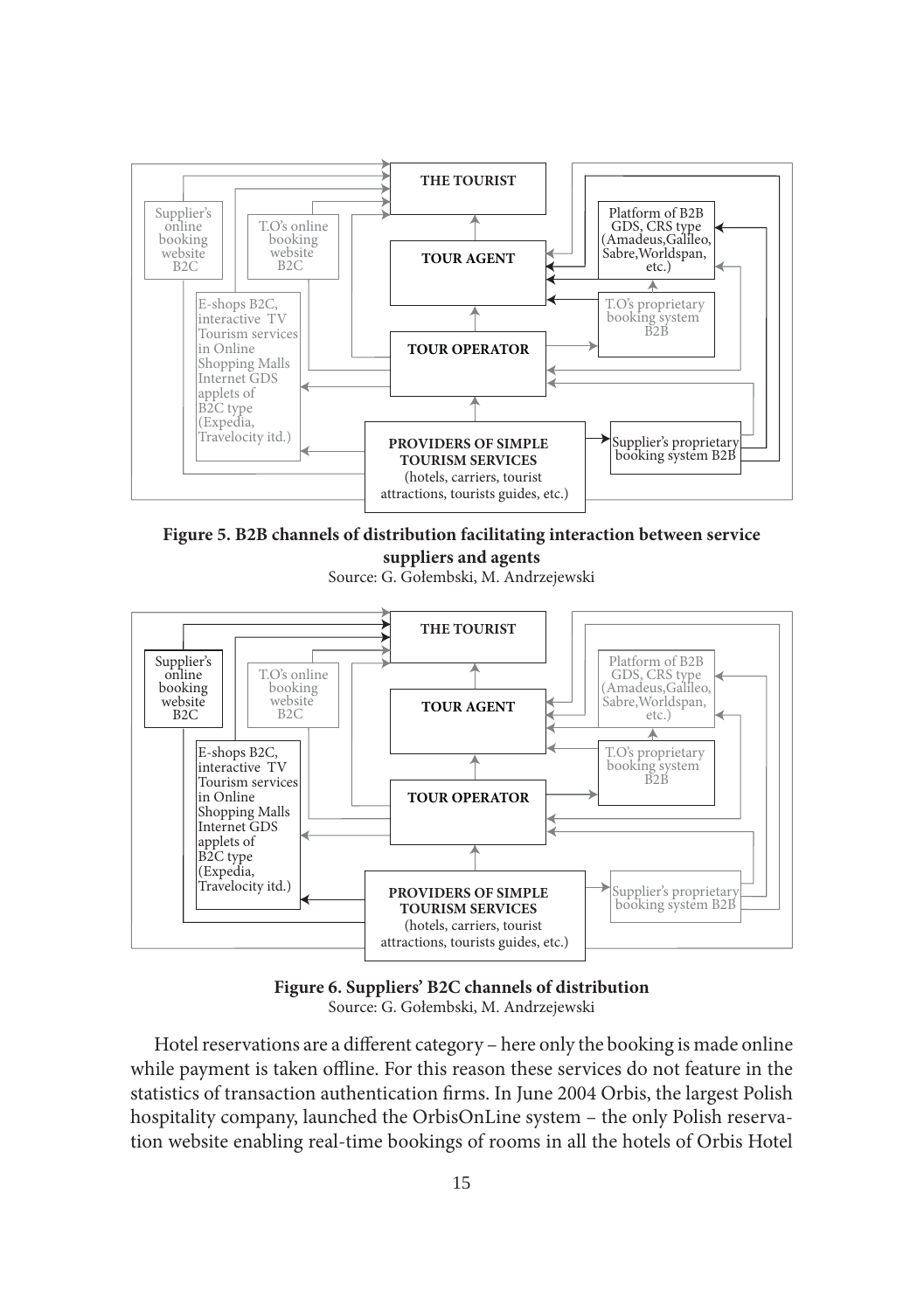

**Figure 7. Airline tickets share in overall online sales** Source: e-Card, August 2

Group. The website is used by private clients, both at home and abroad. In total 31 469 roomnights were sold through the OrbisOnLine from June to December 2004, including 27 580 special offers $^{10}$ .



The cited examples show a growing bidding power of buyers who are able to shop around at an incredibly low cost. This poses the greatest threat to tourist agents as the pressure is mounting on tour operators to launch their own websites and/or use the existing online shops. Tour operators have a dilemma: build their own websites

<sup>10</sup> ORBIS S.A, 2004 Annual Report.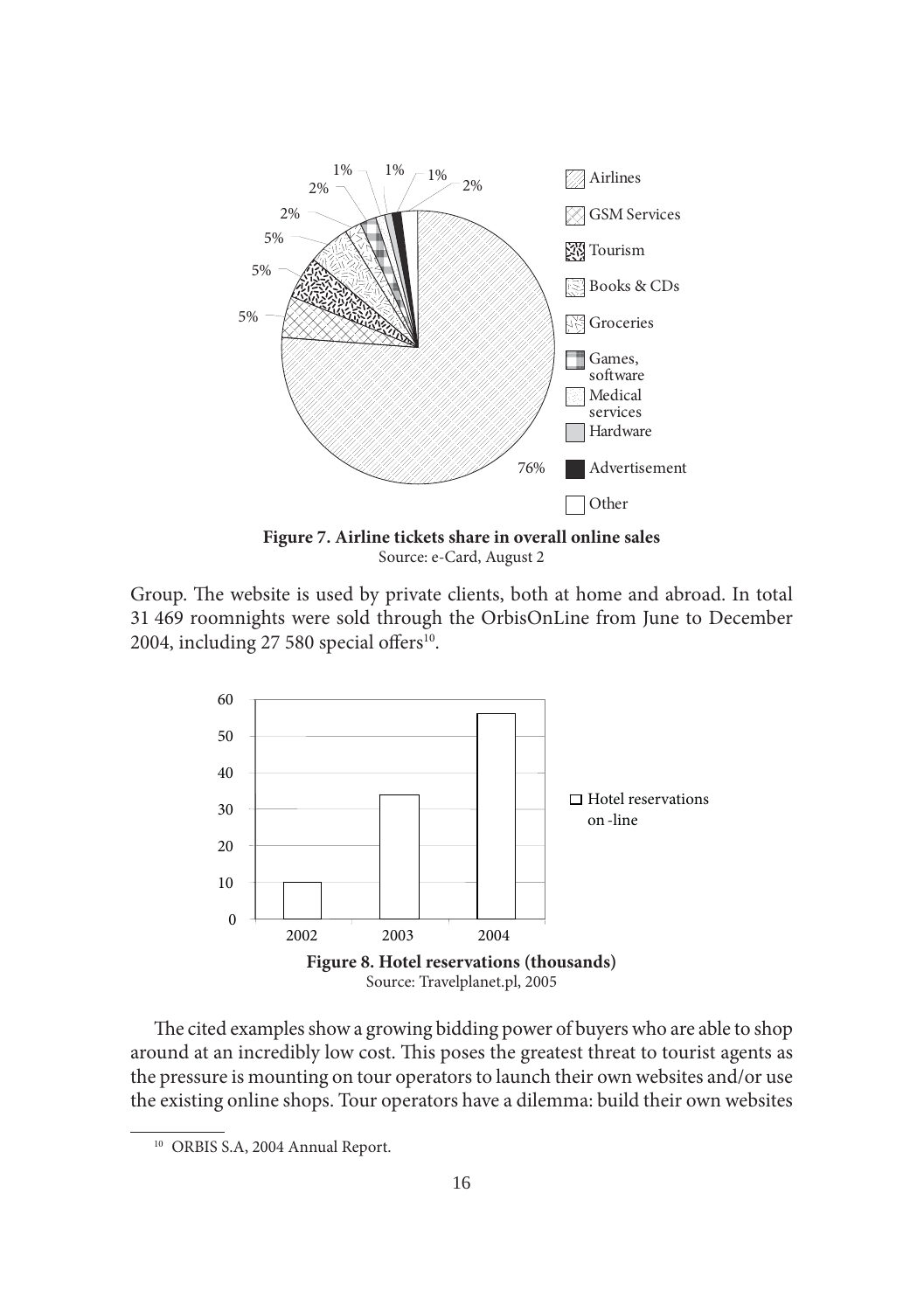

**Figure 9. Tour operator's B2C channels of distribution** Source: G. Gołembski, M. Andrzejewski

or use e-shops. Online shops offer a greater selection of goods and services, and customers can find everything they want on one website, saving time and money. Thus the customer's bidding power is growing. However, selling their products through e-shops exposes tour operators to a much greater competition within one's own sector, both on the domestic and international markets (geographic extension of markets – Porter, 2001).

### **7. Selling through the company's own website**

The Internet has not only enabled tourism firms to present their offerings to a wider audience in an attractive manner, but also provided a trade platform for selling goods and services directly to Internet users at home and abroad. More than half tour operators run their own website, but only 18% use the facility for direct booking of their services. In most cases the Internet is used for the presentation of a company's offer, so its role is strictly informative and promotional.

As many as 31% of tour operator websites function in the sub-catalogue of third party domains, minimizing their chances to get a high ranking with search engines whose search algorithms favour sites with URL's containing the operator's proprietary name<sup>11</sup>. The Internet as a promotion and distribution medium is rarely used

<sup>&</sup>lt;sup>11</sup> Overnet Interactive Agency: Survey of WWW sites of Polish Travel Agencies.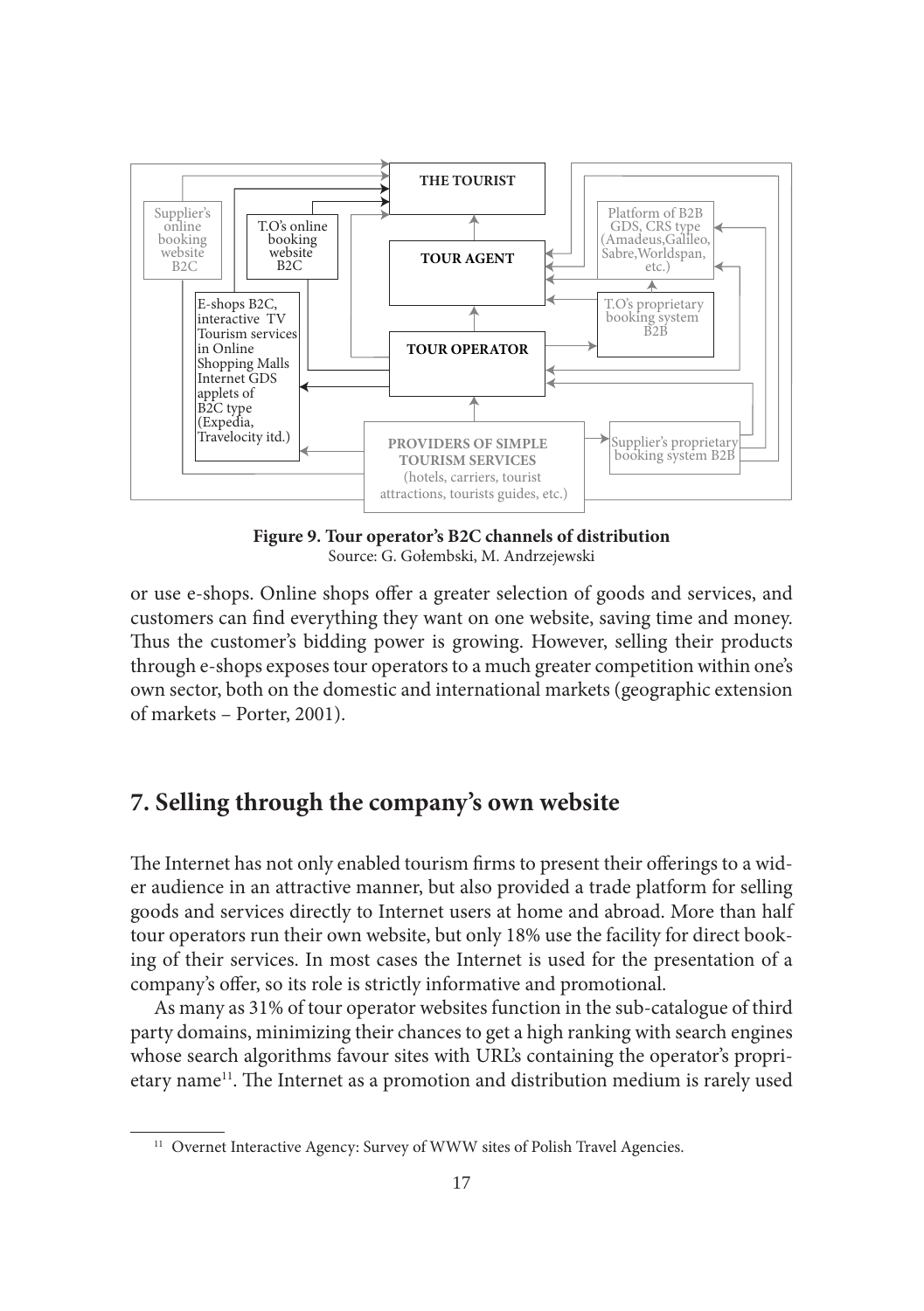

**Figure 10. Tour operators' websites – structure and functions** Source: M. Byszewska-Dawidek, I. Kulesza, *Travel Agencies Market in Poland*, MGPiPS 2003

by small travel agencies operating in local or niche markets. By contrast, all travel agencies ranked in the top ten Polish tour operators have their own extended websites with online booking and payment facilities.

# **8. Tourism e-shops**

The online shop (e-shop, webshop) can be defined as a "firm that displays its products on the Internet and enables the customer to place a purchase order and make payment online without the need to leave home, and ensures delivery of the purchased product to the customer's home". In Poland we can identify three types of online services engaged in the distribution of tourism packages (covered by Megapanel Gemius survey):

a) services of web portals (online shopping malls):

Onet.pl-Turystyka, Interia.pl-Turystyka, Wirtualna Polska-Turystyka b) company services:

orbis.pl; PTTK.pl; tui.pl, almatur.pl; scanholiday.pl; triada.pl; bluesy.pl; a1r.pl; adriatyk.com.pl; Adriatyk.pl; alfastar.pl; campus.pl; eccoholiday.pl; neckermann.pl; topornia.pl

c) specialist websites of online shops:

adriatica.pl; travelplanet.p; agroturystyka.pl; agrowczasy.pl; chorwacja.pl; aero.pl; globtroter.pl; vtrip.pl; ecotravel.pl; wczasy.pl; expedia.com; wakacje.agro.pl; egipt.pl; ipolska.pl; last-minute.pl; pilot.pl; rezerwacje.pl; voyager.pl; wczasy.net.pl; ecotravel.pl; travelbook.pl; gulliver.com.pl; wczasy.net.pl; wgorach.com.pl.

Poland may be a few years behind Western Europe in the employment of Internet channels of distribution, nevertheless in terms of structure online sales of tourism services are similar to Western European counterparts, while enjoying a greater growth rate.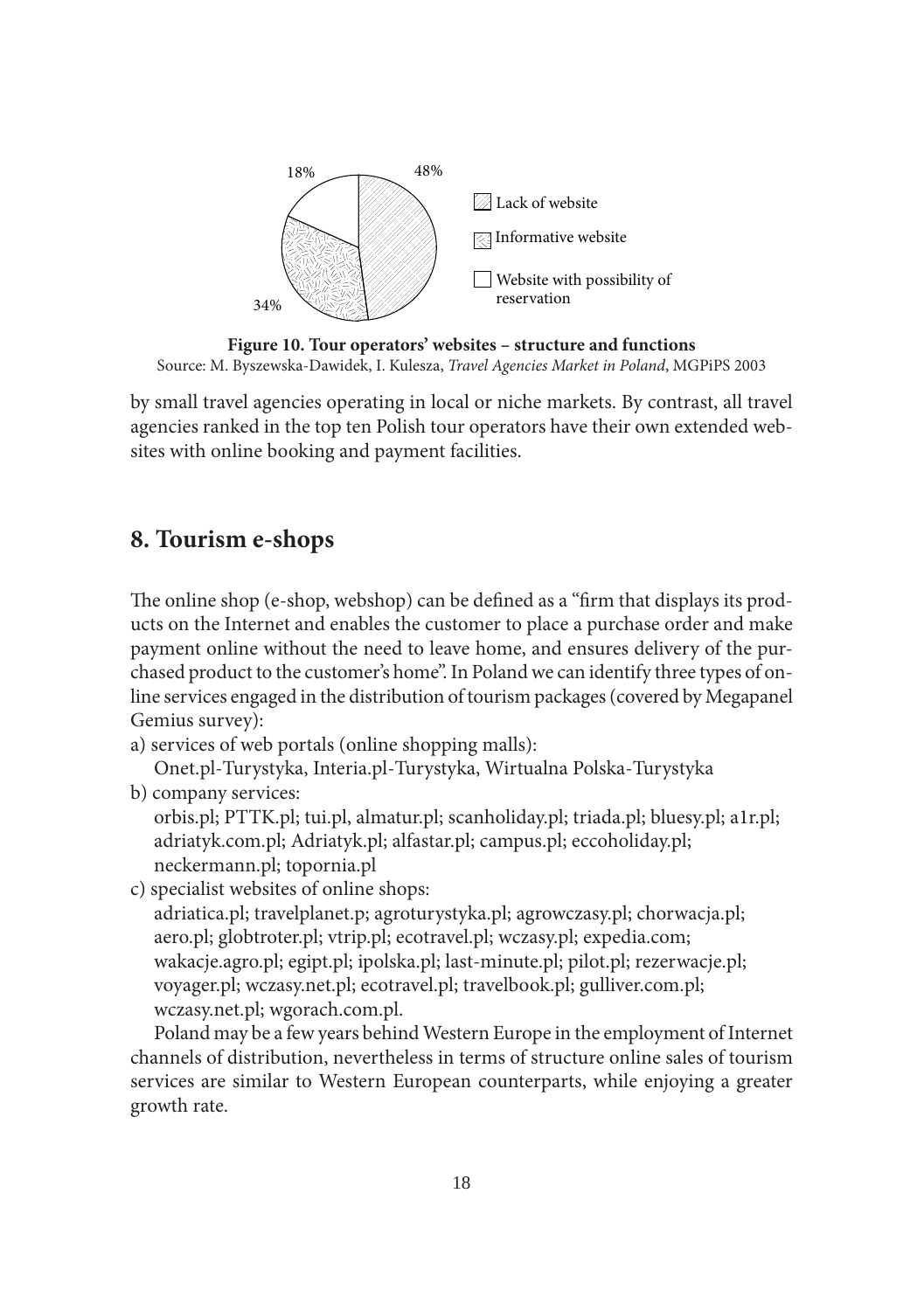INTERNET B2C channels including e-shops Poland Value of tourism packages market Online sales of tourism packages Online sales of tourism packages Online sales of tourism packages Online sales of tourism packages e-shops Online sales of tourism packages e-shops Online sales of tourism packages e-shops Year  $\begin{array}{c}$  PLN (millions) PLN (millions) Market share Growth rate PLN (millions) Market share Growth rate 2002 | 1641 | 19.7 | 1.2% | N.A. | 8.7 | 0.53% | N.A. 2003 1430 45.76 3.2% 132 19 1.33% 118.4 2004 | 1722 | 86.1 | 5% | 88 | 35.3 | 2.05% | 85.8 2005 F 1830 124.44 6.8% 44,5 66.1 3.61% 87.25

**Table 2. Online sales of tourism packages** 

Source: G. Gołembski, M. Andrzejewski, based on data by IDM S.A., Travelplanet.pl, Instytut Turystyki, i-Metria.pl, Stattour.pl, F*- forecast.*

What stands out is a high and steadily growing share of e-shop sales in overall online trade. A high popularity of e-shops is due to customer's ability to make direct comparisons between offerings of many tourism organisers regarding specific destinations, which is not possible in the case of a website run by a single tour operator. A growing share of tourist packages in overall online tourism sales – given similar value of the market and declining client numbers – can be explained by the hierarchy of criteria used by customers for buying tourism services, as shown in Figure 11 below:



**Figure 11. Reasons for buying tourism packages on the Internet** Source: Stattour.pl, 2005

The illustrated distribution of selection criteria suggests that the main area of competition is price. For buyers, beside convenience and time saving benefits, most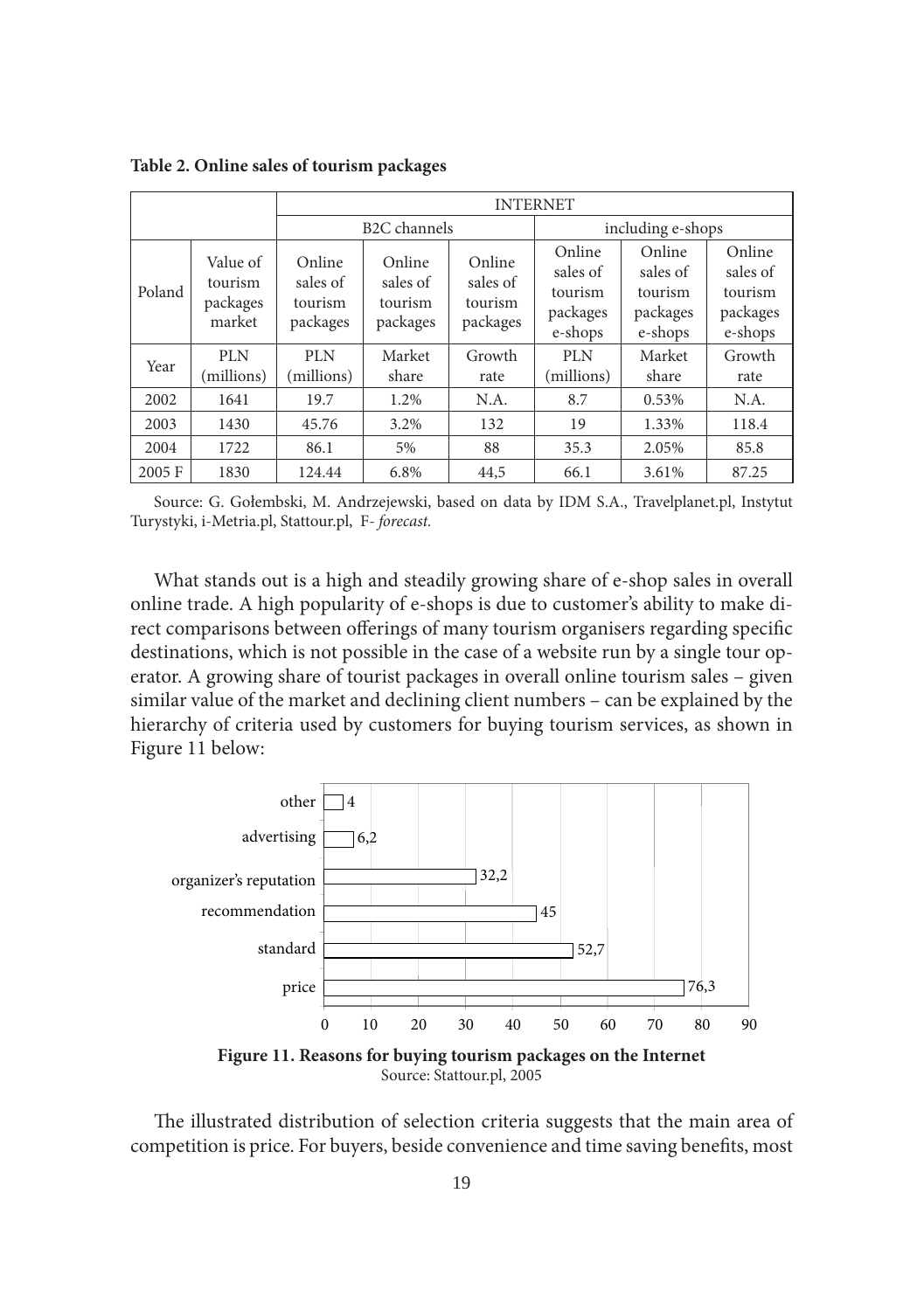important is finding a comparable package which is cheaper than the one offered by traditional "offline" travel agencies.

This brings us to the following question: given the current circumstances, what can tour operators do to avoid or minimise the negative impacts of all these threats? It appears that the only way out is value creation. Ackermans (2001) divides the newly created value into added value and received value.

In countries where tourism services are most extensively being sold with the use of information technology solutions it is often stressed that the added value is created by using the Internet towards wider, more advanced relations between the company and its clients, and closer than ever ties with its suppliers and partners (Hsien Tang Tsai, Leo Huang, Chung-Gee Lin, 2005). In those countries the Internet is perceived as a resource-advantage facility, strengthening the company's brand and reputation. This is in some way facilitated by the specific nature of the tourism product, such as the intangibility and ephemeral quality of tourism experience, reflecting the positive – or otherwise – confrontation between customer's expectations and reality.

The Internet can help match supply with demand – by targeting the right product at the right client. And finally, the Internet can increase the sales potential of a company (in conjunction with other forms of sales), upholding its competitiveness.

We propose a hypothesis that the fundamental purpose for e-Commerce existence is the achievement of resource advantage (reputation, targeting of the right client). Resource advantage results in a greater differentiation of market offers, a phenomenon observed also in the Polish tourism market. It is true that the Polish market is characterised by a smaller share of ready-made packages (only 8% of total sales), but instead clients have a great choice of diverse single services (such as airline tickets, coach and railway tickets, hotel rooms, insurances, maps and tourist guides) that can be used to put together bespoke tourist packages.



**Figure 12. Tourism services and products purchased online in Poland** Source: Stattour.pl, 2005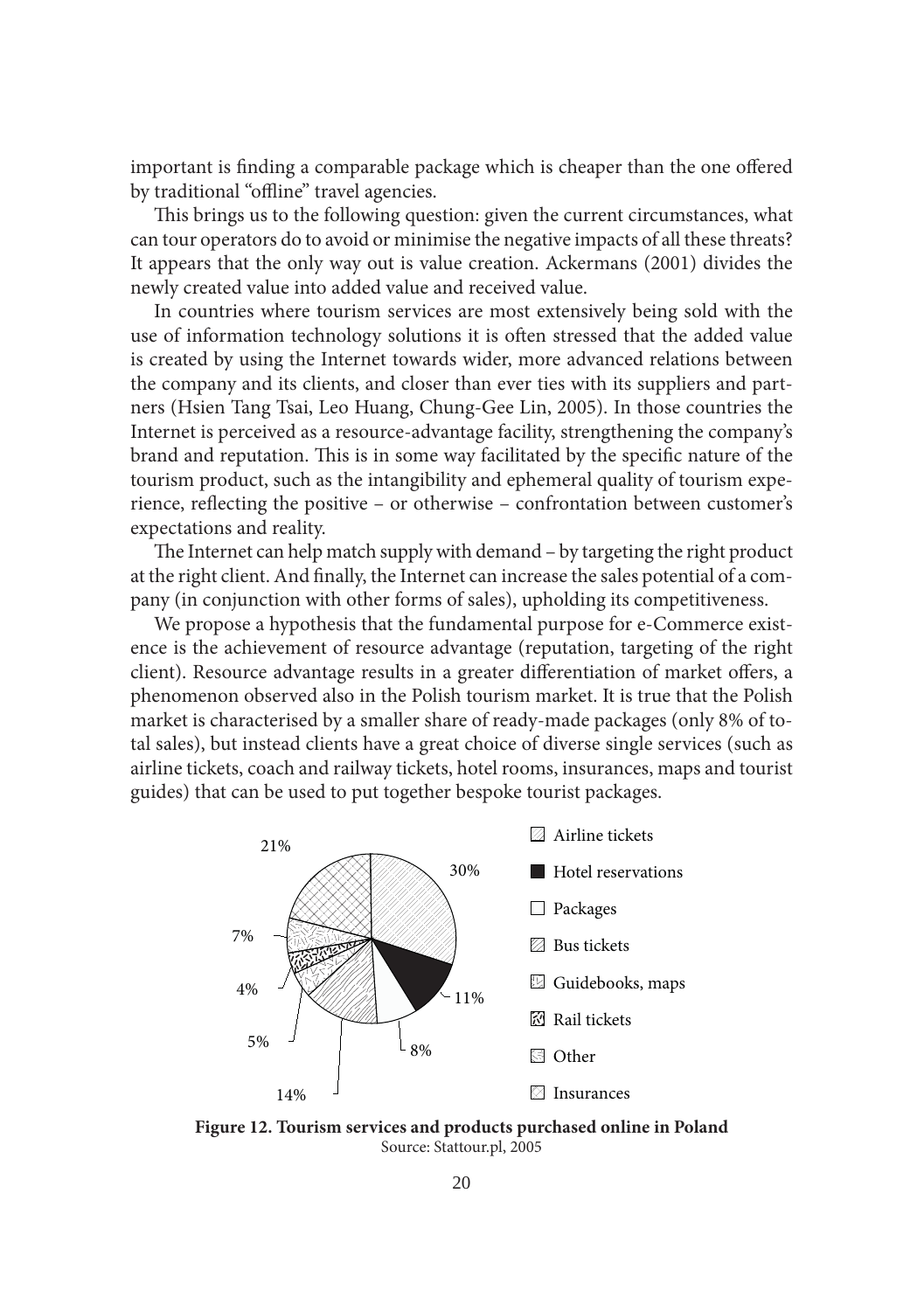Offer differentiation is also evident in the sales structure of the second largest Polish e-shop, Travelplanet.pl, as shown in Table 3 below:

| Years                    | 2004   |       | 2003    |         | 2002    |         |
|--------------------------|--------|-------|---------|---------|---------|---------|
| Value in PLN (thousands) | Volume | Value | Volume  | Value   | Volume  | Value   |
| Tourism packages         | 74.9%  | 74.4% | 84.8%   | 86.5%   | 90.8%   | 88.7%   |
| Air tours                | 61.8%  | 66.9% | 74.3%   | 80.2%   | 78.2%   | 82.3%   |
| Client's own transport   | 10.7%  | 5.4%  | 8.6%    | 5.0%    | 11.0%   | 4.8%    |
| Coach tours              | 2.4%   | 2.1%  | 2.0%    | 1.3%    | 1.7%    | 1.6%    |
| Airline tickets          | 20.4%  | 15.5% | 5.0%    | 4.4%    | 4.5%    | 4.5%    |
| "Full-service" carriers  | 16.3%  | 14.1% | 5.0%    | 4.4%    | 4.5%    | 4.5%    |
| Low cost                 | 4.1%   | 1.4%  | $0.0\%$ | $0.0\%$ | $0.0\%$ | $0.0\%$ |
| Advertising              | 1.7%   | 6.8%  | 2.2%    | 6.4%    | 2.9%    | 5.6%    |

**Table 3. Travelplanet.pl sales structure**

Source: Travelplanet.pl S.A., 2005.

Beside its e-commerce function, the Internet is an obvious source of knowledge for tourists who seek additional tourism-related information. Surveys conducted by Stattour reveal that over 67% of would-be travellers have searched for information in the Net. People usually look for practical pieces of information (weather, prices, transportation schedules, and helpful addresses), general information about the country/region of their destination, accommodation possibilities, and tourism attractions. Other types of information include online maps, motorway tolls, etc. Given that as much as 67% of tourists organise their own travel, this is perfectly understandable. For that reason among the most popular Internet services are portals and search engines such as: Pascal at onet.pl (22.8%), Google (22,5%), turystyka.pl (11%), wp.pl (11%), and interia.pl (%). Over 34% respondents searched for information on specific events and organisers of those events, indicating that they might become clients of travel agencies<sup>12</sup>.

The Internet can be instrumental in achieving competitive advantage, mainly by differentiating and distinguishing company products, and through a more effective segmentation of the market. Of much lesser importance are such elements of competitive advantage pursuit as customer base extension (more potential customers use the Internet but this is counterbalanced by a growing number of firms going online), a better effectiveness of advertising, increased price competitiveness, etc.

Another hypothesis proposed by this paper is that e-commerce provides the environment for achieving competitive advantage through a better segmentation of the tour operators markets. Such a conclusion may be drawn from the client pro-

<sup>12</sup> Stattour.pl , *Tourism Activity Survey of Polish Internet Users*, 2004.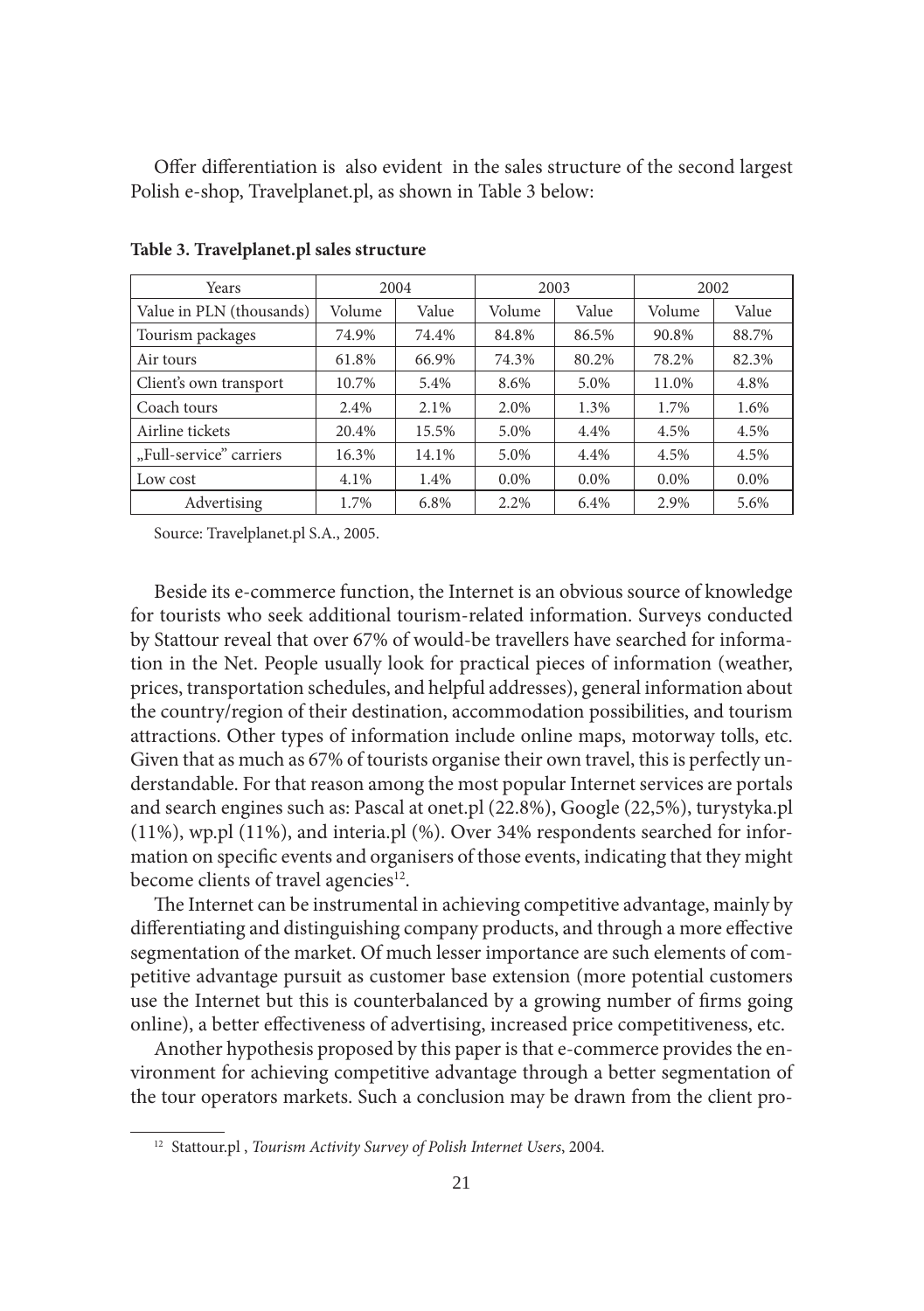file of online customers who purchased outbound tourist events. The client profile was determined in a desk research of Polish e-shops reports, covering a sample of 29 844 buyers of tourist packages in 2005. The value of sales in the sample was PLN 51.8 million (EUR 13.2 m), which is about 42% of the total value of outbound tourist packages sold in that year.

The data distribution analysis employed the measures of central tendency on grouped data. The analysis generated a demographic profile of the target sample and the profile of preferences, expectations and requirements with regard to the tourism product.

The results revealed that the statistical client of tourist e-shops is a person 25-45 years of age, in full-time employment, earning more than PLN 2500 per month (EUR 650).

53% of the clients live in cities with populations over 500 000, while 36% live in towns with less than 100 00 inhabitants. It is a person actively spending his/her free time, travelling abroad twice a year on average. The destinations of choice are Mediterranean countries, and the preferred means of transport is the aeroplane. The average length of stay is 7 days, and the proportion of such shorter breaks is steadily growing at the expense of 14-day holidays. The average booking is for 2 persons, and the average value of package amounts to PLN 4 500 (EUR 1150). About 30% of purchased packages are family holidays. The payment is usually made by direct



**Figure 13. Structure of destinations bought on-line in Poland (%)** Source: Own calculation, based on the data: wakacje.pl, wp.turystyka.pl, travelplanet.pl; 2005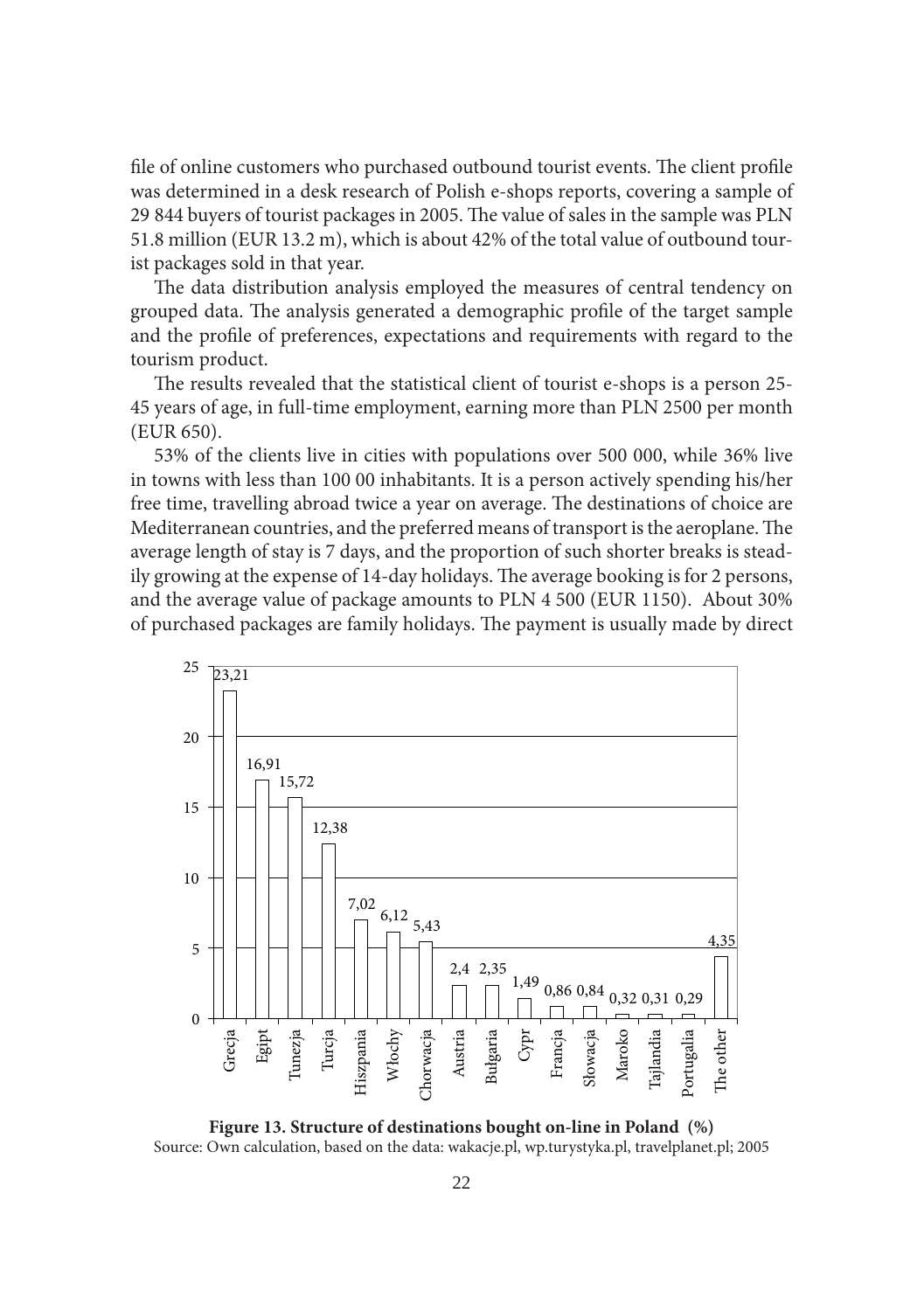

**Figure 14. Structure of payment – packages bought on-line in Poland (%)** Source: Own calculation, based on the data: wakacje.pl, wp.turystyka.pl, travelplanet.pl; 2005



**Figure 15. Structure of customers age – packages bought on-line in Poland (%)** Source: Own calculation, based on the data: wakacje.pl, wp.turystyka.pl, travelplanet.pl; 2005

credit from a bank account or by credit card. The most important selection criterion is price, followed by accommodation conditions and hotel facilities.

# **9. Conclusion and future work**

The questions that arise in connection with this paper's analysis are as follows: What is the (near) future of on-line tour operators? Looking ahead, will we be able to talk about a growing impact of e-commerce on tourism company competitiveness, quite apart from the obvious fact that the share of online sales in total turnovers will be much greater? Will we be able to see a relationship between resource advantage and competitive advantage? Can we expect further benefits of e-tourism such as growing sales and lower costs?

These are questions that can be credibly answered only after a study of primary data collected in surveys on a full sample of Internet-using tourism organisers.

The data collected and studied by methods of descriptive analysis will enable a complete analysis of the Polish market for tourism services purchased online, in